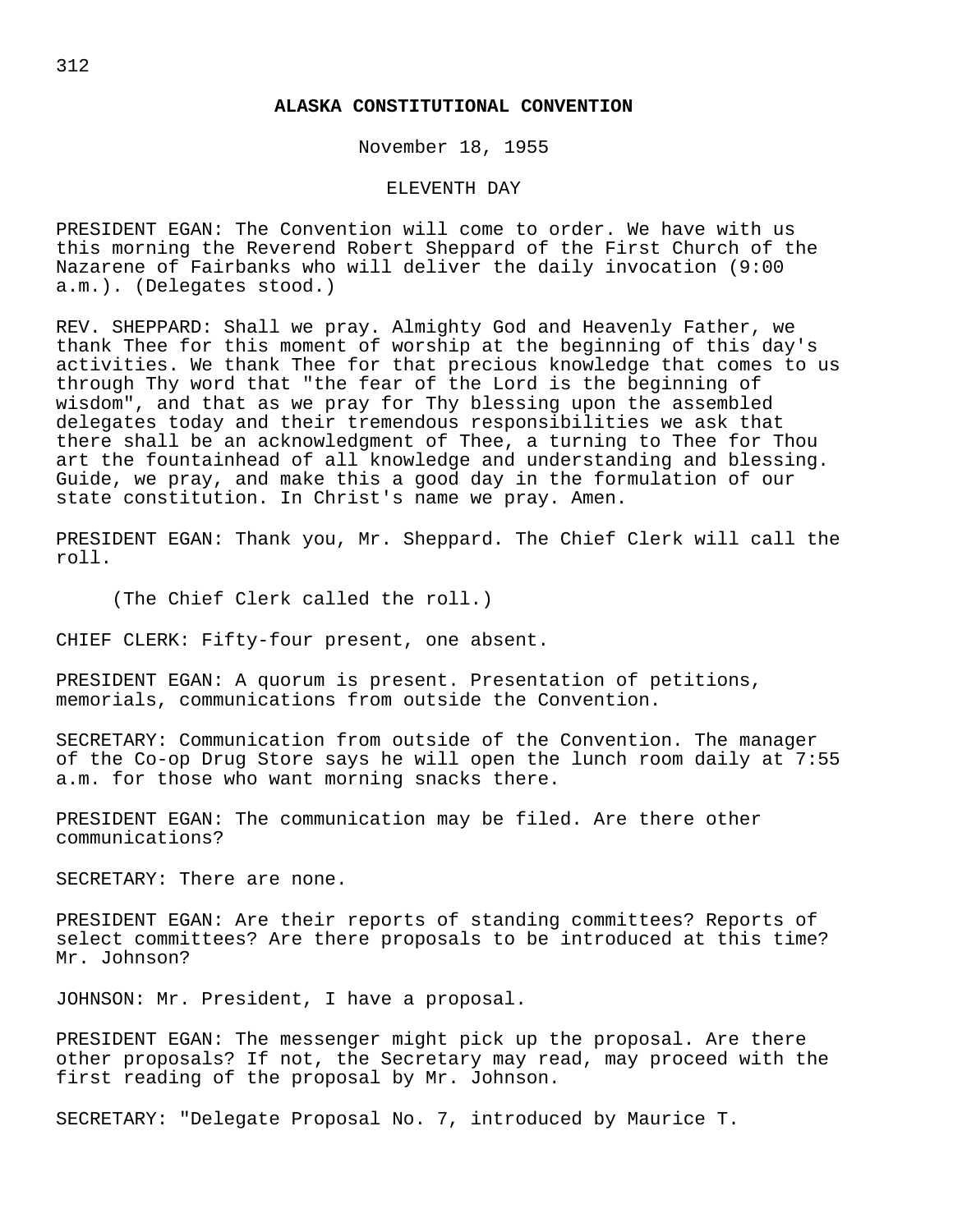## Johnson, DEALING WITH WILD LIFE CONSERVTION."

PRESIDENT EGAN: The proposal is referred to the Committee on Resources. Are there any motions or resolutions to come before the Convention at this time? Is there any unfinished business? Any special orders of the day? Any general orders of the day? If there is nothing else to present to the Convention at this time -- Mr. Davis?

DAVIS: Mr. President, I would like to announce that the Committee on Style and Drafting will meet at the usual place at 11 o'clock. The Committee will meet a few minutes as a Committee before breaking into subcommittees.

PRESIDENT EGAN: You have heard the announcement by Mr. Davis. Mr. Cross?

CROSS: Committee No. XIV will meet immediately after the special recess.

PRESIDENT EGAN: Committee No. XIV, the Committee on Resolutions and Recommendations, will meet immediately upon recess. Miss Awes?

AWES: Committee on Preamble and Bill of Rights will meet immediately after recess.

PRESIDENT EGAN: The Committee on Preamble and Bill of Rights will meet immediately upon recess. Are there any other announcements? Mr. McLaughlin?

MCLAUGHLIN: The Committee on the Judiciary Branch will meet today at the established time.

PRESIDENT EGAN: The Committee on the Judiciary Branch will meet today at the established time. Mr. McNealy?

MCNEALY: Committee No. IV on Ordinances will not meet until Monday.

PRESIDENT EGAN: Committee No. IV on Ordinances as announced by the Chairman, Mr. McNealy, will not meet until Monday. Mr. Victor Rivers.

V. RIVERS: The Committee on the Executive will meet immediately after this meeting adjourns.

PRESIDENT EGAN: Mr. Victor Rivers announces that the Committee on Executive will meet immediately upon recess. Mr. Smith?

SMITH: The Committee on Resources will meet at the scheduled time.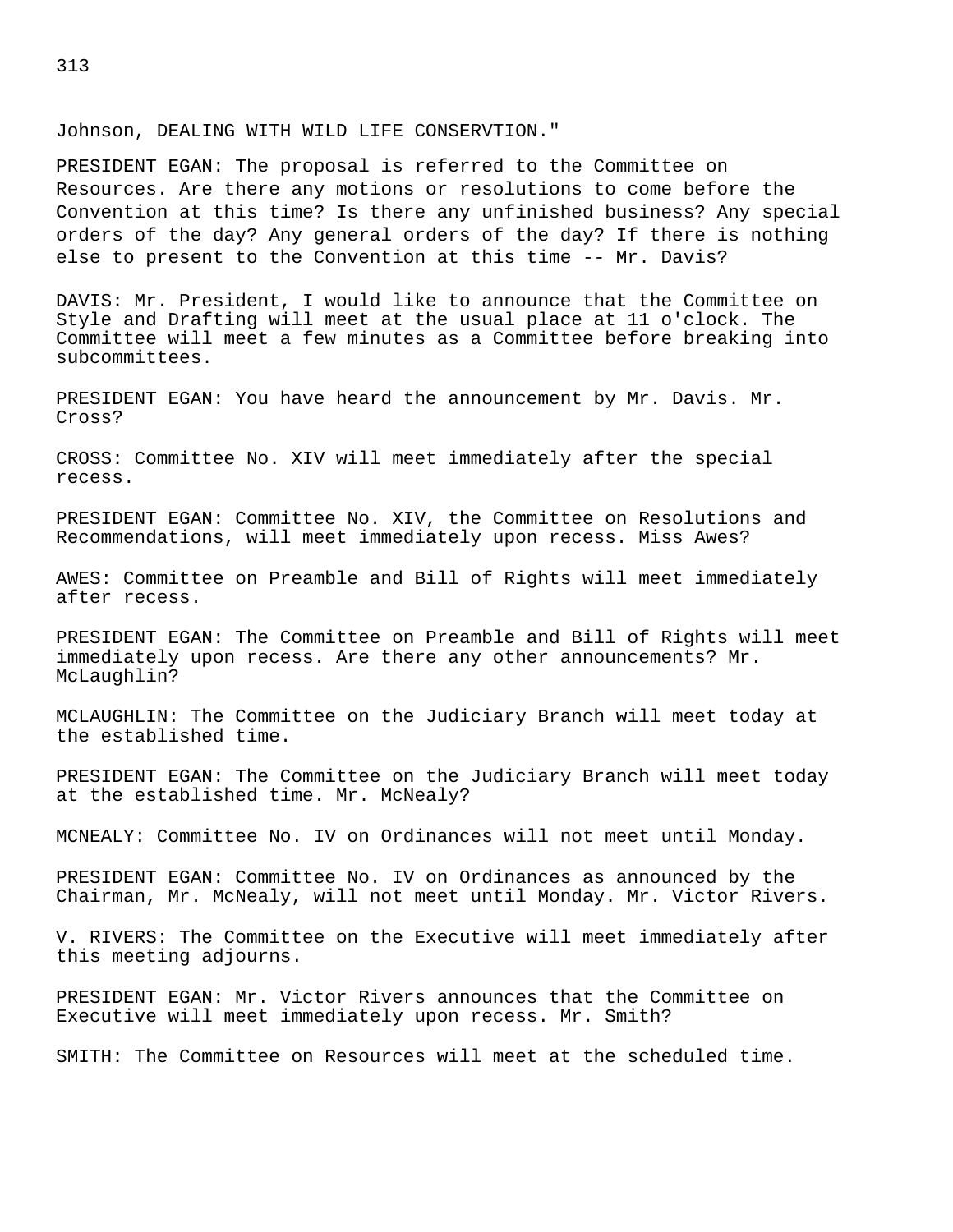PRESIDENT EGAN: Committee No. X, the Committee on Resources will meet at the scheduled time. Mr. Rosswog?

ROSSWOG: Committee No. XII, Local Government, will meet at our regular time at 3:30 this afternoon. At our yesterday's meeting we continued our study of the staff papers, and we agreed to join in on the TV program and we have asked for a consultant, Mr. Weldon Cooper, of the University of Virginia to help us at a later date.

PRESIDENT EGAN: You have heard the report of the Chairman of Committee No. XII. Are there other committee reports? Collins? Mr.

COLLINS: Committee No. XIII, Direct Legislation, Amendment and Revision, will meet Monday on schedule.

PRESIDENT EGAN: Mr. Collins announces Committee No. XIII the Committee on Amendment and Revision will meet Monday on schedule. Mr. Buckalew?

BUCKALEW: Mr. President, I move we adjourn then until 9 o'clock on Monday morning.

PRESIDENT EGAN: Unanimous consent is asked that the Convention adjourn at this time.

MCLAUGHLIN: I object. May I inquire, is it Mr. Buckalew's intention we not hold an afternoon session?

BUCKALEW: That is sure what it sounds like, Mr. Chairman.

PRESIDENT EGAN: Objection is heard. You will have to put your proposal in the form of a motion, Mr. Buckalew. There is nothing before us at this time.

BUCKALEW: Mr. Chairman, I move we adjourn until 9 o'clock Monday morning.

PRESIDENT EGAN: Mr. Buckalew moves that the Convention stand adjourned until 9 o'clock Monday morning.

V. RIVERS: Second the motion.

PRESIDENT EGAN: Mr. Victor Rivers seconds the motion. The motion is undebatable. The question is, "Shall the Convention stand adjourned until 9 o'clock Monday morning?" All those in favor of the motion will signify by saying "aye". All opposed to the motion will signify by saying "no". The "noes" have it and the motion is lost and the Convention is still in session. Mr. Barr?

BARR: I ask unanimous consent that we recess until 1:30 this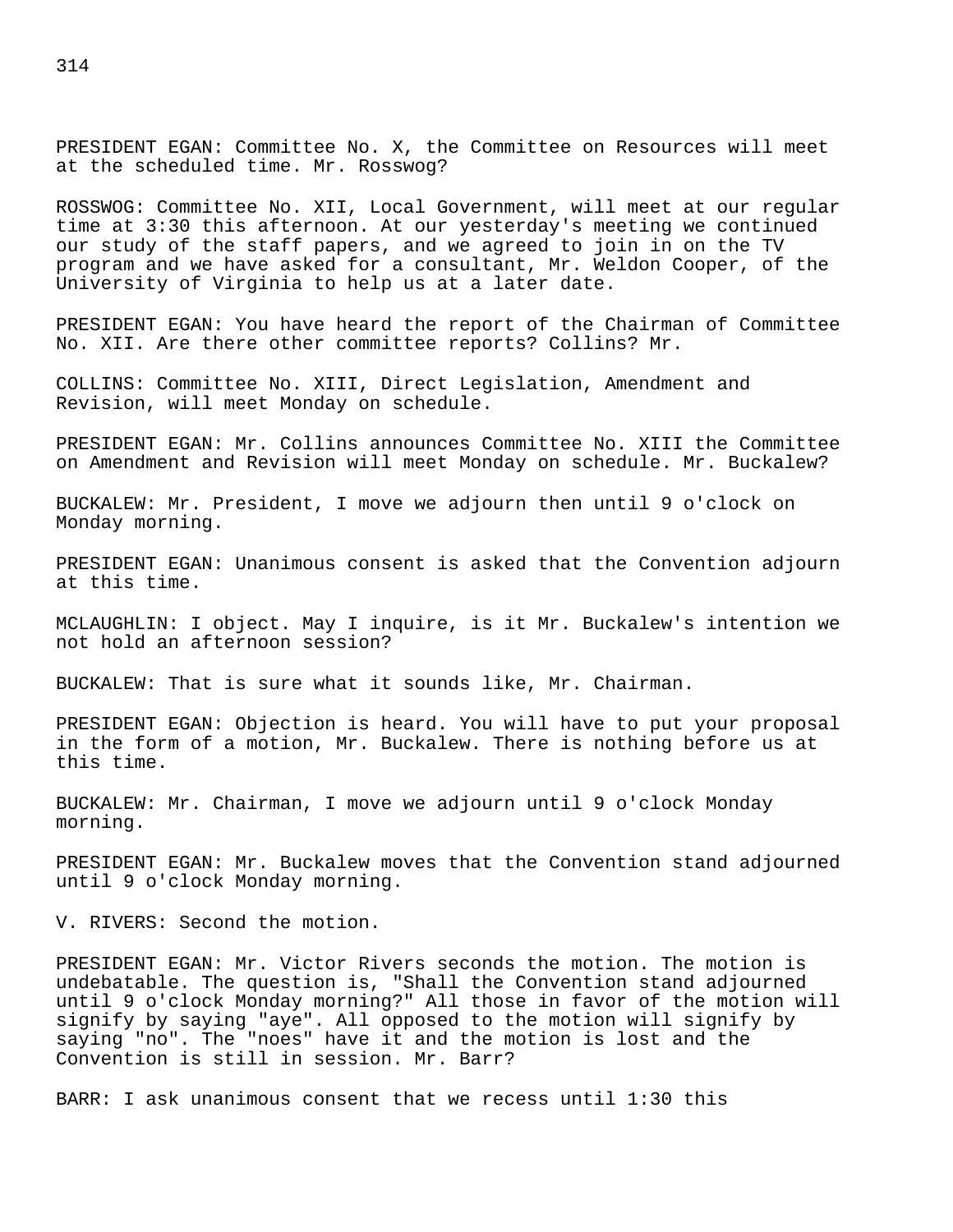PRESIDENT EGAN: Mr. Barr asks unanimous consent that we recess until 1:30 this afternoon.

TAYLOR: I object for the purpose of a point of information. Is it not a fact that we acted upon this motion the other day and agreed to recess until 9 o'clock Monday morning?

PRESIDENT EGAN: That was the agreement as of the time the Convention might deem it to be proper, Mr. Taylor.

TAYLOR: I believe it would be in order would it not to rescind that former action of the Convention?

PRESIDENT EGAN: No, it would not, because the Convention has not signified its intention of not adjourning at this time, until later in the day evidently.

TAYLOR: I withdraw my objection.

PRESIDENT EGAN: Mr. Barr asks unanimous consent that the Convention stand at recess until 1:30 p.m. Hearing no objection the Convention is at recess until 1:30 this afternoon.

RECESS

PRESIDENT EGAN: The meeting will come to order. Is there anything to come before the Convention at this time? Mr. Robertson?

ROBERTSON: Mr. President, I ask unanimous consent to revert back to the introduction of proposals. I would like to introduce a proposal that I had on my desk this morning and mislaid.

PRESIDENT EGAN: Mr. Robertson asks unanimous consent to revert back to introduction of proposals at this time. Is there objection? There being no objection, Mr. Robertson's proposal is received.

SECRETARY: "Delegate Proposal No. 8, introduced by R. E.

Robertson. LEGISLATURE: TO CREATE A LEGISLATURE WITH QUALIFICATIONS OF ITS MEMBERS, AND TO ESTABLISH LEGISLATIVE AND SUBLEGISLATIVE DISTRICTS, AND REPRESENTATION THEREFROM, AND TO REQUIRE DECENNIAL REAPPORTIONMENT."

PRESIDENT EGAN: The Committee on Legislative. Is there anything else to come before the Convention at this time? Mr. Hellenthal?

HELLENTHAL: Point of order. Perhaps the resolution should be jointly referred to two committees, because apparently it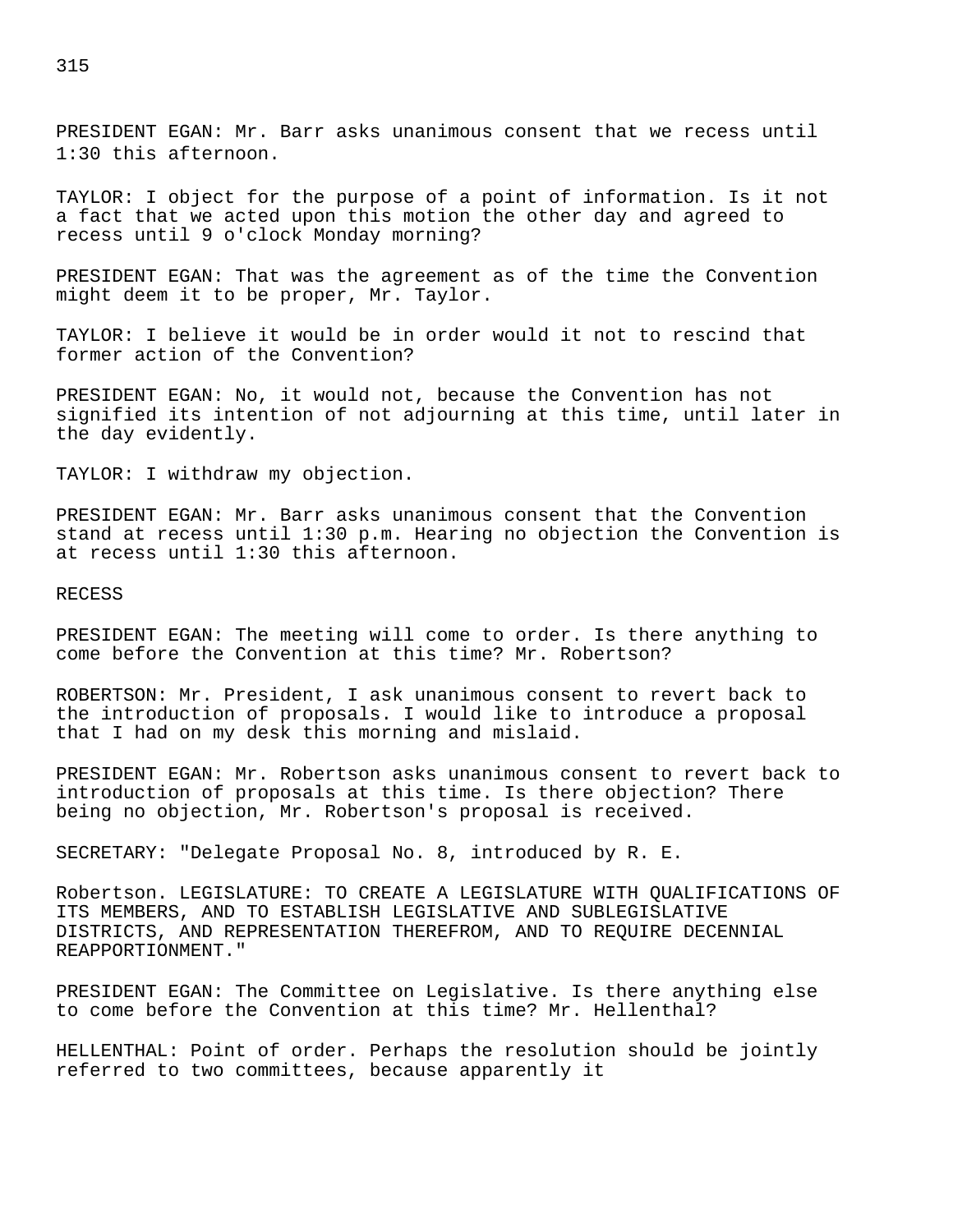deals with two topics. I am sure Mr. McCutcheon and I can work this out among ourselves but apparently it deals with composition of the legislature and secondly with a method of apportionment, which would be under the jurisdiction of committee VI.

PRESIDENT EGAN: Mr. Hellenthal, your point of order is well taken, and perhaps Mr. McCutcheon's committee, No. VII on the Legislative Branch, could take the proposal first and refer it later to the Committee on Suffrage, Elections and Apportionment. It is so ordered. We have before the delegates a very important item of business -- the receipt of the first paychecks to Convention delegates. Five days of your salary is covered in that. Perhaps the Chief Clerk could explain that situation so there will be no question in anyone's mind as to what this is.

CHIEF CLERK: This is for the first five days, starting with last Tuesday through Saturday, and from now on you will get a weekly check for salary which has all the withholding tax taken out, and then you will get a per diem check. The first per diem check should be here Monday I think if the planes fly, according to how long it took to get the voucher down and back with the checks -- it was about five days. I think you will get a per diem check on Monday and then next week you will get another salary check and another per diem check. So next week will really pay off.

MCNEES: May I ask the Chief Clerk if this check is large enough to hold us over until Monday.

CHIEF CLERK: I hope. (laughter)

PRESIDENT EGAN: The Convention will come to order. Mr. Coghill.

COGHILL: Mr. President, I ask unanimous consent to revert to the order of committee reports.

PRESIDENT EGAN: Mr. Coghill asks unanimous consent to revert to the order of committee reports. Is there objection? Hearing no objection, Mr. Coghill, you may proceed with your report.

COGHILL: Administrative Committee Report No. 3. Mr. President, your Committee on Administration respectfully submits the following report for the week of November 14 - 18, 1955: The officers of the Administrative Committee consist of Herb Hilscher, Vice president and Dora Sweeney, Secretary. The Committee felt that it would be advisable to dress up the Constitution Hall -- the Convention Hall -- and therefore, has ordered additional American flags and Alaska flags. The Administrative Committee will make weekly reports to the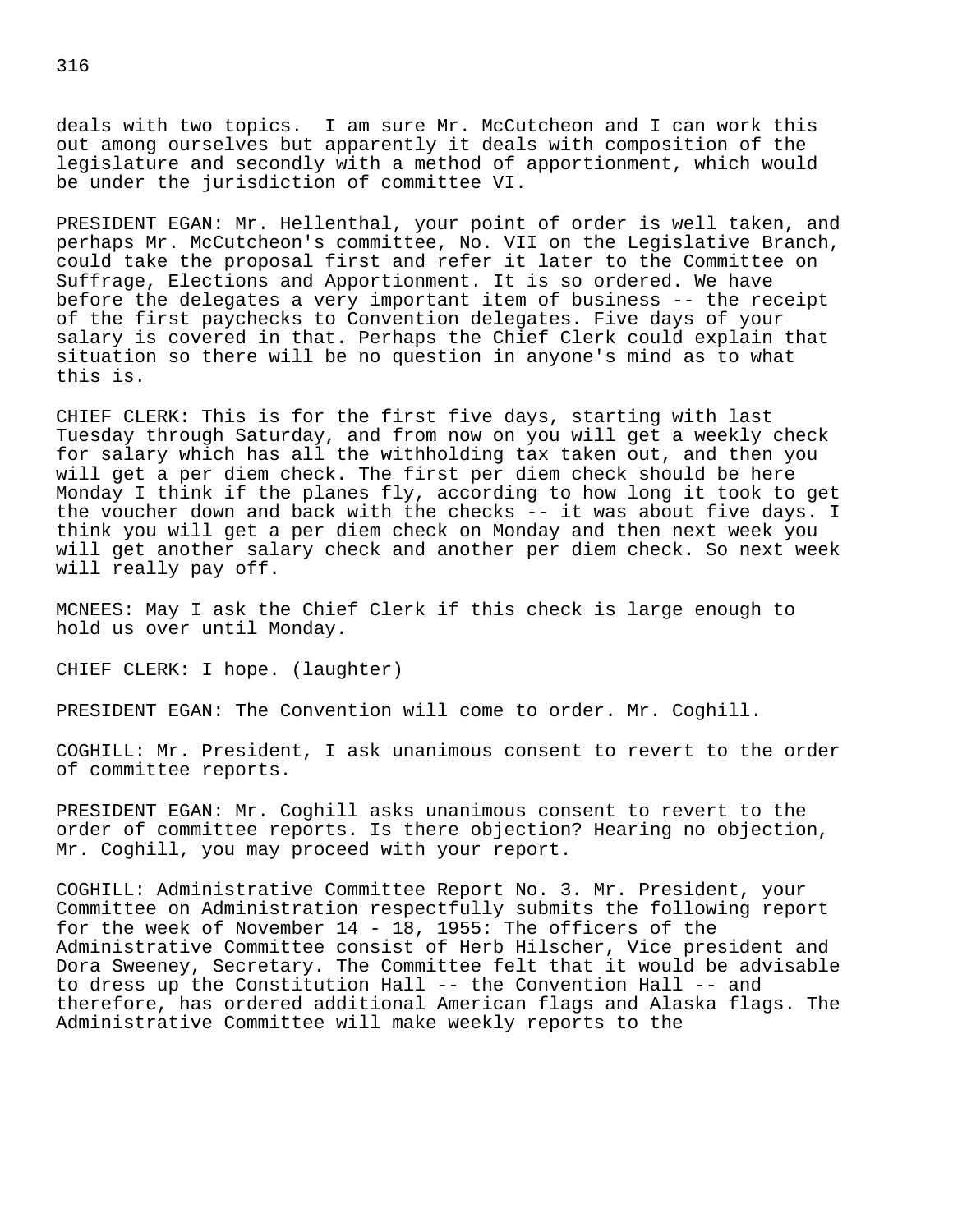Convention on finance, personnel, etc. The Committee wishes to report that the secretariat is completely organized. Job descriptions have been cared for by the Committee and Tom Stewart is in charge of the mechanics and operation of the secretariat. Memorandums have been distributed to the delegates concerning the use of the library and securing the use of consultants. The Administrative Committee wishes to advise the delegates that a clip file of items of Territorial newspapers is being kept at the library. The Administrative Committee has worked out with the Secretary a method of supervision of official business long distance calls and telegrams and memorandums to that effect are forthcoming.

PRESIDENT EGAN: What is your pleasure with regard to this report, Mr. Coghill?

COGHILL: I will move and ask unanimous consent that it be accepted.

PRESIDENT EGAN: Mr. Coghill moves and asks unanimous consent that the report of the Committee on Administration be accepted by the Convention. Is there objection? Hearing no objection it is so ordered and the report is ordered accepted by the Convention. Is it the desire that reports of this nature go in the minutes in their entirety? If it is not the desire of the Convention that reports of this nature go in in their entirety the Chair will instruct that a summary of the report be placed in the minutes of today's proceedings. Is there objection to that?

MCNEES: I would like to suggest that the report be filed, however.

PRESIDENT EGAN: The report will be filed, Mr. McNees, but a summary of the report will go in the journal. Is there anything else to come before the Convention? Mr. Rosswog?

ROSSWOG: I would like to make a committee announcement at this time.

PRESIDENT EGAN: Mr. Rosswog requests permission to make a committee announcement at this time. Hearing no objection, Mr. Rosswog.

ROSSWOG: Committee No. XII, Local Government Committee, will hold our regular meeting at 3:30 and will have an extra meeting tomorrow afternoon at 1 o'clock in Apartment 6 of the Alaskan Inn.

PRESIDENT EGAN: You have heard the report of Mr. Rosswog. He plans to hold a special meeting of the Committee on Local Government at 1 o'clock tomorrow afternoon in Apartment 6 of the Alaskan Inn.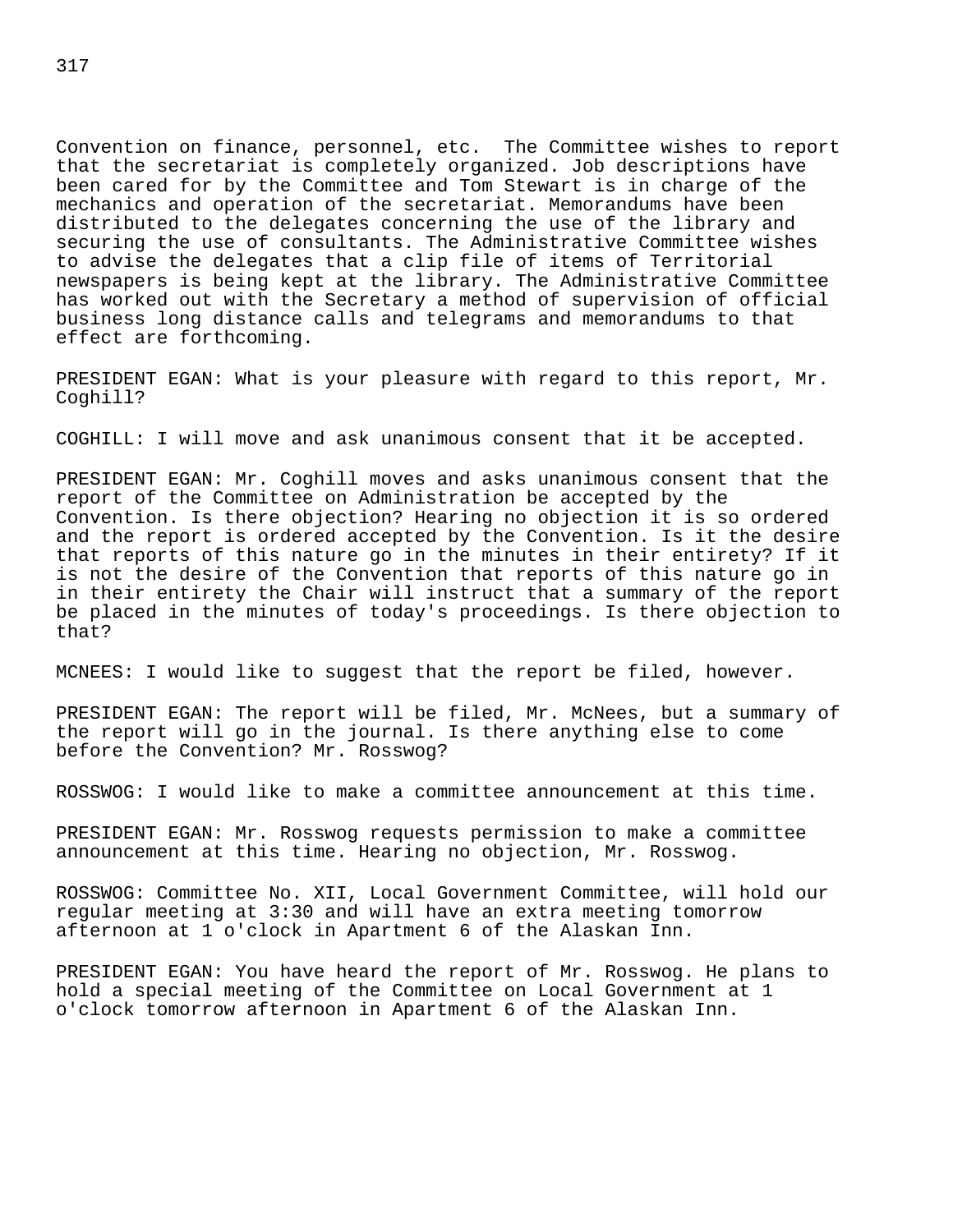ROSSWOG: We wish to finish our consideration of the staff reports at that time.

PRESIDENT EGAN: Mr. Victor Rivers?

V. RIVERS: Mr. Chairman, this doesn't have to appear in the journal but I did want to ask, in connection with the payment of salaries, the salary checks show the deductions withheld, Social Security and other deductions from the total, so we will have a record. In other words, we have to have that in keeping, at least we do in our office, to keep books in that manner. We then know what parts have been distributed to each part of the monies paid in full and what has been deducted for what purpose.

PRESIDENT EGAN: Will the Chief Clerk answer that question?

CHIEF CLERK: That cannot be done under the Territorial setup. But at the end of this period of your service you will get a statement which will cover that. You mean you want it weekly?

V. RIVERS: That will be sufficient. A summary will be sufficient. If we get it in a file at the end, that will be all right for our purposes.

PRESIDENT EGAN: That answers the question for Mr. Victor Rivers. Mr. Hurley?

HURLEY: Mr. Chairman, a minor point, but we will need it before the first of the year.

CHIEF CLERK: You will get it.

PRESIDENT EGAN: The Secretary has some communications. You may proceed.

SECRETARY: The hosts at Ladd Field wish that the request be placed as to whether any other persons might be going on the morning tour than had yesterday indicated their intention. If anyone who did not so indicate, could notify the Chief Clerk at the end of the meeting, please.

PRESIDENT EGAN: You have heard the request of the Secretary. If anyone else who did not originally signify to go to Ladd Field in the morning wishes to do so, please notify the Secretary at the end of this meeting. Did you have another announcement Mr. Secretary?

SECRETARY: The room at the end of the hall, the far end of the building upstairs has been set aside as a typing room for delegates. There are now two typewriters and tables and we can provide more there if you wish to use them. The doorkeeper has been designated to act as a sort of clearing house on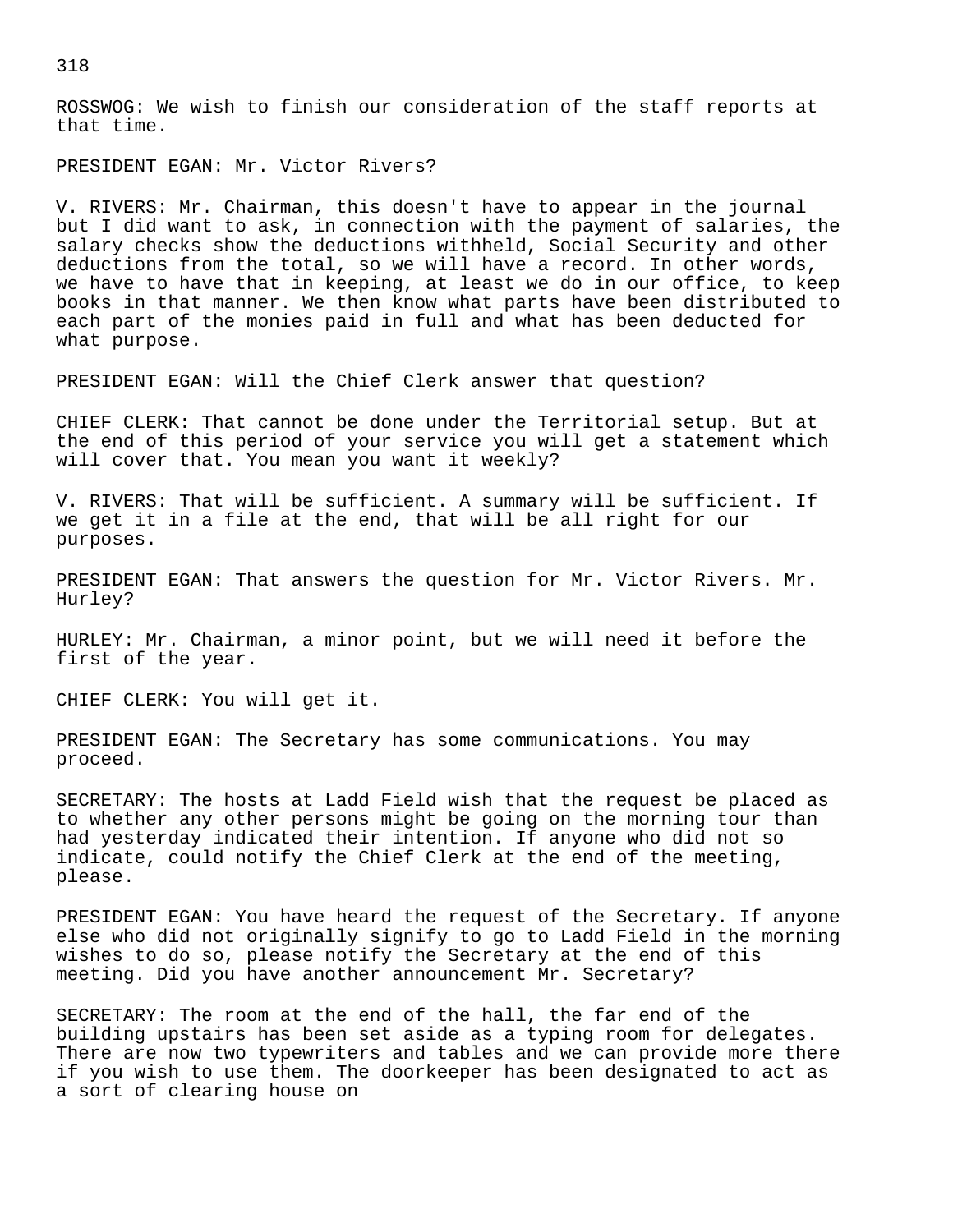transportation, so if any person going to town and has available transportation would notify him, and vice versa, if you need individual transportation, he may have the information for you as to who is going and when and where. I wanted to say that on the newspapers, the newspapers that were being received by the Statehood Committee in Juneau, are going to be sent here three times a week. They include all the daily newspapers of the Territory plus the principal weekly newspapers. We intended to put them in the library for the delegates' use but after a few days to use them for the maintenance of a clip file, so they need to be kept there in order for that to be performed.

PRESIDENT EGAN: Mr. Riley.

RILEY: Mr. President, there will be a brief meeting of the Rules Committee in the rear of the gallery space following adjournment.

PRESIDENT EGAN: There will be a brief meeting of the Rules Committee following adjournment. Mr. Johnson.

JOHNSON: Mr. President, it occurs to me that we have done nothing about the minutes of the meeting for yesterday.

PRESIDENT EGAN: Mr. Johnson, in accordance with the action taken yesterday, it was decided that the journal would be approved every other day, which in this case with the adjournment decided upon, will not be until Monday. On Monday we will have yesterday's journal and the journal of today to approve. Mr. Knight.

KNIGHT: Mr. President, I ask unanimous consent to speak to a personal privilege. I ask unanimous consent today to say a very, a day which is a very auspicious one for one of our delegates. However, he has one failing, that of not wanting to reveal when he first saw the light of day, and today after only 39 summers, so at this time I would like this Convention to extend hearty congratulations to our beloved Maurice T. Johnson because it is his birthday.

(Mrs. Sweeney brought Mr. Johnson to front of hall.) (Cake brought in at this time.)

JOHNSON: Holy smoke.

SWEENEY: You know, Mr. Johnson, it is quite an achievement for a man to reach 39 and not get beyond that so this is a plain white carnation, consider it a Legion of Honor or decoration of some kind.

PRESIDENT EGAN: If there is no objection, let the record show